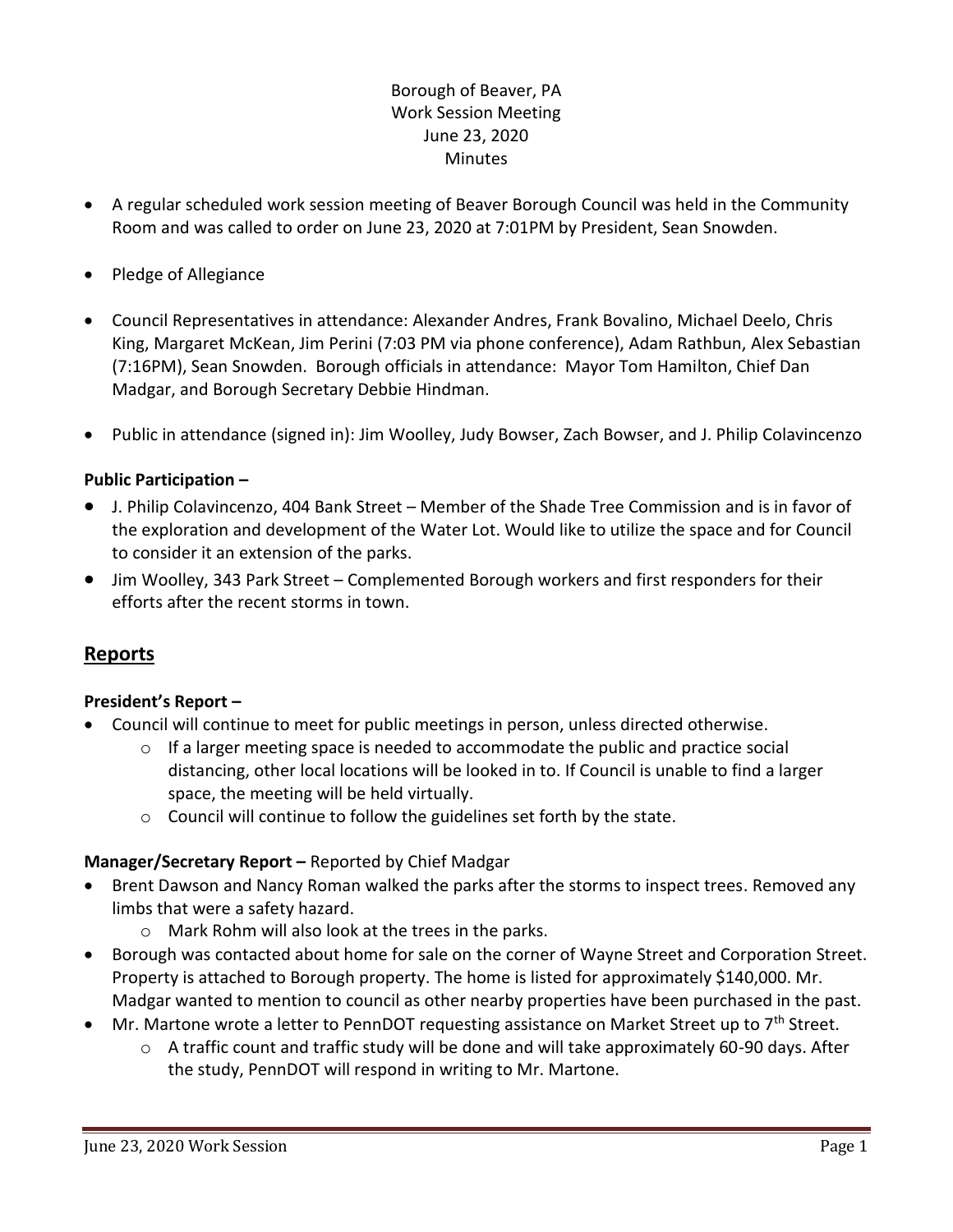- The Highway Department is currently repairing and replacing sidewalks in the McIntosh Park due to safety hazards.
- Garrison Day and Book Festival have been cancelled.
- Borough will provide a misting station for residents at the pavilion. A test run was done with Christi Ringer and all went well.
	- $\circ$  Will run misting station from 11:00 a.m.  $-$  3:00 p.m. and possibly 11:00 a.m.  $-$  5:00 p.m. if all goes well and weather permits.
- The Borough Municipal Collective Bargaining Agreement expires December 31, 2020. They are considering percentage increases and extension of one-two years due to COVID-19.
- Information was sent out to the 900 block of  $4<sup>th</sup>$  Street notifying properties that the Municipal Authority will be pouring concrete causing a street closure from June 30 through July 2, 2020.
- Brighton Township notified Beaver Borough that there will be a road detour on Gypsy Glen Road the week of July 6 to repair an area with a road slide.
	- $\circ$  Mr. Snowden asked that side streets be marked for the detour as well.
- Would like Council to consider and approve allowing voting at Work Sessions. Work Sessions should be utilized to conduct business when necessary.
	- o Mr. Deelo This has been considered before but not passed even though it was recommended by the Solicitor at the time.
	- o Ms. Hindman Voting during a Work Session would be for emergency reasons, not as regular business.
	- o Mr. Deelo Council has experienced multiple times where voting during a Work Session would have been beneficial.
	- o Mr. Bovalino Does not want Council to be caught off guard with motions to vote on during Work Sessions, would like to be notified in advance.
	- $\circ$  Mr. Rathbun The idea was not passed in previous years because it made the public aware that Council would only be voting once a month, so they would only need to come to one meeting a month instead of two.
	- $\circ$  Mr. Andres Consider that the Borough Solicitor does not attend Work Sessions.
	- o Mr. Madgar If there were to be a vote during a Work Session, there would need to be a specific reason noted as to the reason (time sensitive, etc.)
- Borough is working with the Solicitor and Civil Service Committee. Civil Service Eligibility List is set to expire in August 2020. Due to COVID-19 Council has not had time to charge Civil Service. Civil Service would need to create a new eligibility list but current list would be valid until new list was created (approximately 6-7 months).
	- o Motion will be made at the next Council Meeting, Solicitor will attend to go into further detail and answer any questions.
- Two requests for an inground pool on a vacant property next to the owner's home are going before the Zoning Hearing Board. Meeting will be held for both on July 13, 2020 in the Community Room at 7:00 PM.

# **Mayor Hamilton**

 Received a letter from Arbor Day Foundation President congratulating Beaver on being Tree City USA 2019. Beaver has won this award every year. Mayor Hamilton recognized and thanked the Shade Tree Commission for their efforts.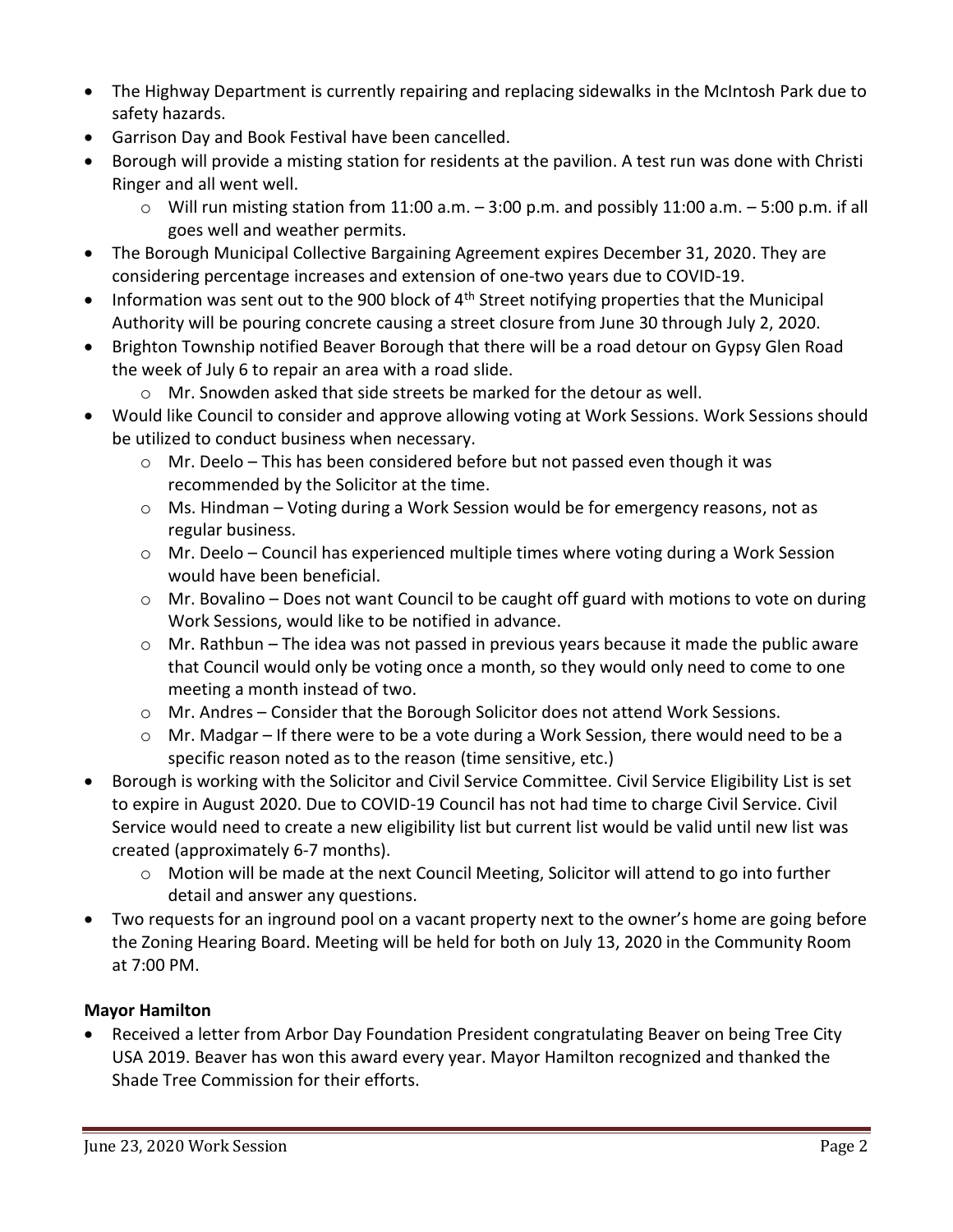Mayor Hamilton was invited to be on KDKA's radio to discuss how Beaver's businesses are recovering so well from the current pandemic and showcase the town.

**Police Chief – No report** 

**Fire Department –** No report

# **Emergency Management Coordinator – No report**

**Engineer –** No report

**Solicitor –** No report

# **Council Committee Reports**

## **Public Safety/Code Enforcement –** Reported by Mr. Sebastian

 Will need to consider new-hires in the near future and discussions will need to continue over the next few council meetings.

**Finance –** No report

#### **Highway –** No report

## **General Government –** Reported by Mr. Andres

- Vacancy Tax consider implementing for properties on the market for long periods of time and for those holding on to vacant property for bigger investors.
	- $\circ$  Mr. Snowden Should be discussed with Solicitor
	- $\circ$  Mayor Hamilton Vacancy does not seem to be an issue in town but there are always one or two properties that would make this tax worth looking into.
	- o Mr. Snowden When a business is vacant, owners are still responsible for the upkeep.
	- o Ms. McKean Asked how many properties in town are vacant.
	- $\circ$  Mr. Deelo Vacant properties are denying the Borough from tax revenue.
	- $\circ$  Mr. Rathbun Property owners cannot be forced to develop a vacant property.
	- $\circ$  Ms. Hindman Will reach out to the Solicitor to get more details.
	- Mr. Andres Would like to recognize those in the community who have gone above and beyond during this pandemic with some type of award from the Borough.
		- $\circ$  Mr. Snowden Suggested an award named after Mayor Lynn, and continue to give out awarding service to the community each year. Details can be discussed.

## **Recreation –**

- $\bullet$  Pool
	- $\circ$  Mr. Snowden encouraged Council to make a decision to move forward with the pool soon.
	- $\circ$  Mr. Rathbun Encourages Council to move forward with stage 2 of the pool, which will cost approximate \$45,000 and will include: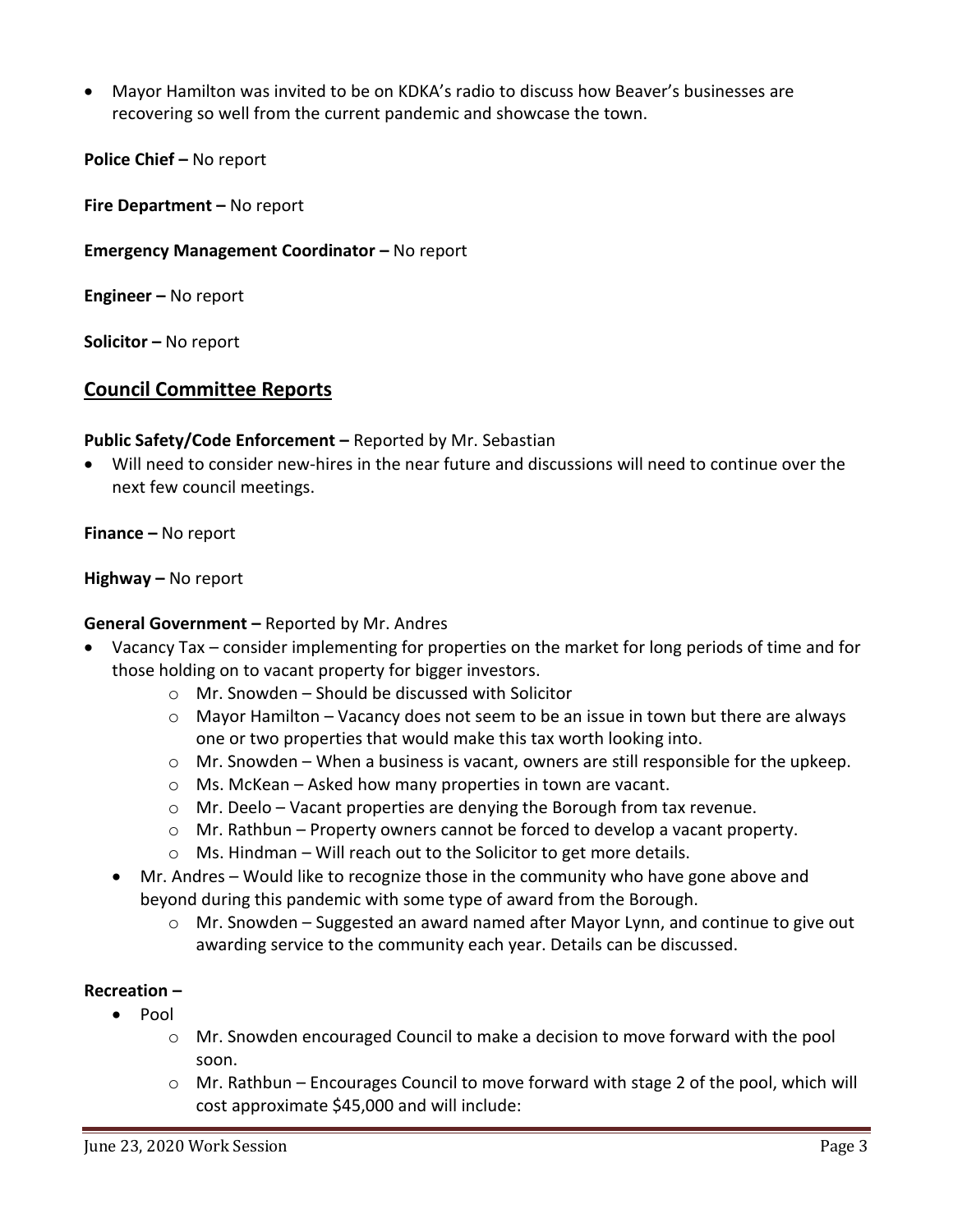- Multiple design options
- A meeting with the public for public input
- **Site Surveys**
- **More precise prices for project**
- **•** Options of how to fund the project
- o Ms. King asked for dimensions of current pool.
	- Mr. Rathbun Approximately 11,000 square feet.
- $\circ$  Ms. McKean suggested the Planning Commission develop and conduct public surveys since they have conducted community surveys in the past. The survey feedback would then be communicated and implemented into design options.
	- Mr. Rathbun This company already has a process in place and a survey created so they are able to collect all of the information and data they need for conceptual design. Does not see a need for the Planning Commission to do the same process, that could also be time consuming.
	- Ms. McKean Suggested the Planning Commission be part of the process so residents do not have any concerns and would not have a conflict of interest, as this company will be bidding on the project.
	- Mr. Bovalino The Planning Commission is currently involved and this company is specific to doing these types of surveys and projects.
	- Mr. Snowden There are not many businesses who create community pools. A motion should be made regarding Phase 2 at the next meeting.
- $\circ$  Mr. Andres \$45,000 is a large gamble if they go through Phase 2 and they decide not to go through with rebuilding the pool.
	- Mr. Rathbun By moving forward with Phase 2, Council is doing their due diligence and considering all options for the community.
	- Mr. Madgar Council needs complete Phase 2 to make sure they are making a good decision whether to move forward with a new pool or not.
- Water Lot
	- $\circ$  Ms. McKean Liability concerns were addressed by Solicitor, included in council packet. Contacted another company, Penn Trails, located in Carlisle, PA. This company has done a lot of work for other communities and has helped them get DCNR grants. To have a representative come look at the property from Penn Trails, would cost approximately \$800 - \$1,000.
		- **Believes that the Historic Spring House is being damaged from overgrowth of** plants. Council should highlight this historic structure.
	- o Mr. Snowden Suggested Ms. McKean reach out to Josh Kail.
	- $\circ$  Ms. McKean Concerned about storm water coming down from Brighton Township and tried to get water tested.
	- o Mr. Madgar Homeowners input should be considered.
	- $\circ$  Mr. Rathbun Asked what Ms. McKean was looking for when she tried to get it tested.
		- Ms. McKean If anything was harmful to plants/vegetation.
	- o Mr. Rathbun Believes that Council should prioritize projects and focus on one project before starting another. If grants are awarded for multiple projects, the Borough cannot afford all of the money needed to be matched by grant.